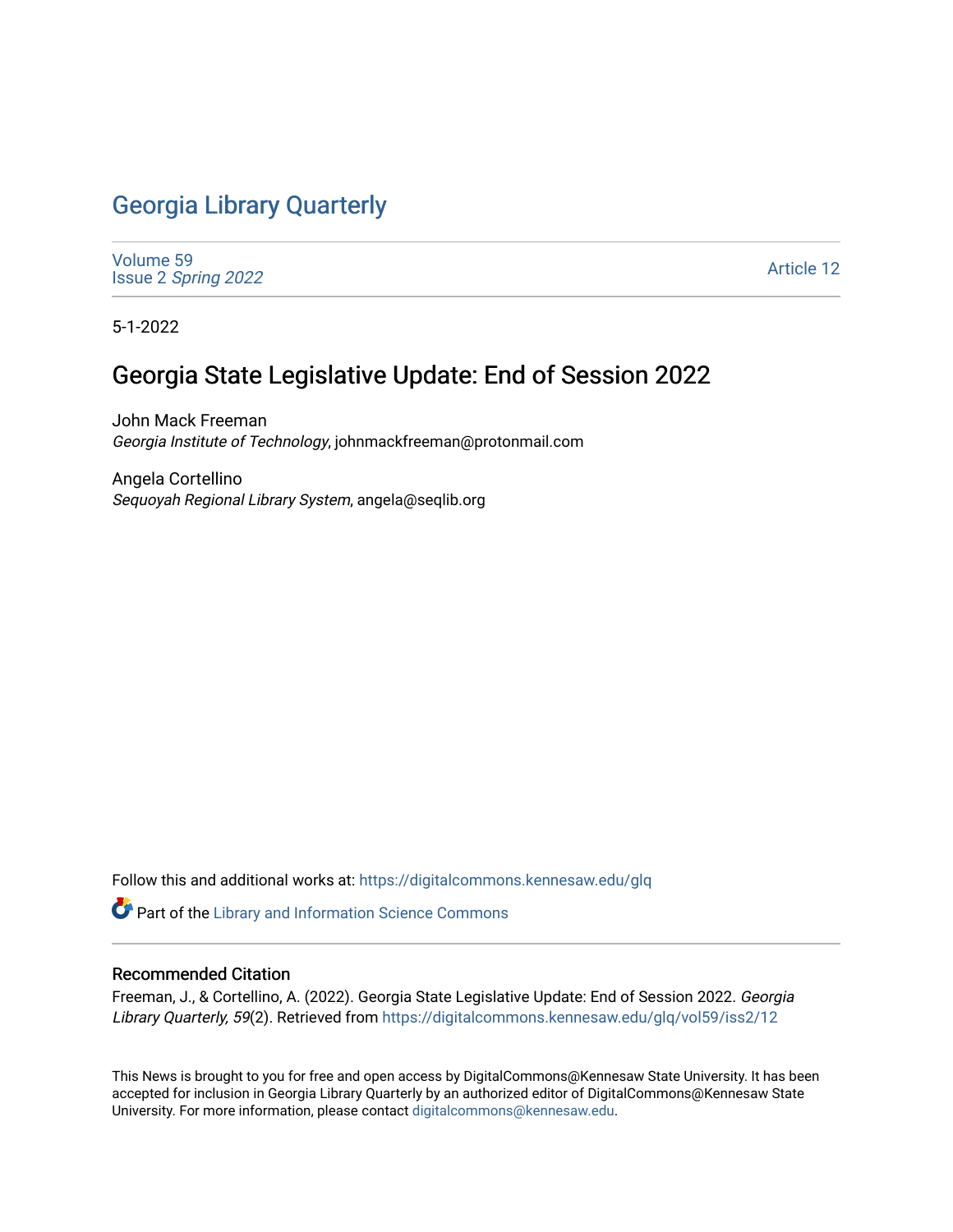

### **Georgia State Legislative Update: End of Session 2022**

This was an especially busy year for library- and education-related bills in the state legislature. This roundup will let you know what passed and where to read the new laws. This review is meant for informational purposes only, and its contents should not be construed to constitute legal advice. Please note that this information is current as of April 7, 2022, and it does not take into account any actions taken by the governor in the 40 days postsession.

#### **SB 226: School Materials Challenges, "Harmful to Minors"**

[SB 226](https://www.legis.ga.gov/legislation/59932) was passed by the legislature on March 30, 2022 and sent to Governor Kemp for his signature. This bill sets a definition of the term "harmful to minors" as it relates to both instructional and library materials within schools. It calls for each local board of education to create a complaint resolution policy by January 1, 2023, that complies with a new state-based standard that:

- Starts with principals receiving written complaints from parent or guardian of enrolled student,
- Requires the principal or their designee reviewing complaint and determining whether the material is harmful to minors within seven business days and relaying this decision to the complainant within 10 business days,
- Establishes an appeal to the local school board that says the appeal must be heard and determined within 30 calendar days, and
- Includes a list of challenged materials on the school board's website available for public review for at least 12 months as well as the ability for parents or guardians to review challenged physical materials in the media center.

The Georgia Library Association (GLA) and its partner organizations were strongly opposed to this legislation.

#### **HB 910: FY22 Amended Budget**

All state employees received a \$5,000 cost of living adjustment that was made retroactive to July 1, 2021. This applies to all current state employees, and it will affect the salaries of library workers inside the University System of Georgia (USG), the Georgia Public Library Service, and other state-employed library workers. This pay increase is expected to become active in most places in April 2022.

#### **HB 911: FY23 Budget**

[HB 911](https://www.legis.ga.gov/api/document/docs/default-source/house-budget-and-research-office-document-library/2023_fiscal_year/fy_2023_bill_conf_cmte_hb_911.pdf?sfvrsn=e05d7fb_2) is the FY23 (July 2022–June 2023) budget for the state of Georgia. This budget contains good news for Georgia's public libraries. Within section 41.14, public libraries received a per capita increase in their state provided materials grant (for the purchase of materials) from \$0.40 to \$0.60 per capita, a total funding of \$2,214,123. Cost of living adjustments to make permanent the \$5,000 raise for all state reimbursed positions (including library workers inside USG and state reimbursed public library positions) were also included.

In addition to the state funding, Bonds 17 and 23–29 were appropriated for the construction and renovation of library facilities. This includes:

- Bond 17: \$2,000,000 for major repair and renovation of Georgia's public libraries
- Bond 23: \$900,000 to renovate and expand the Southside Library of the South Georgia Regional Library System in Valdosta.